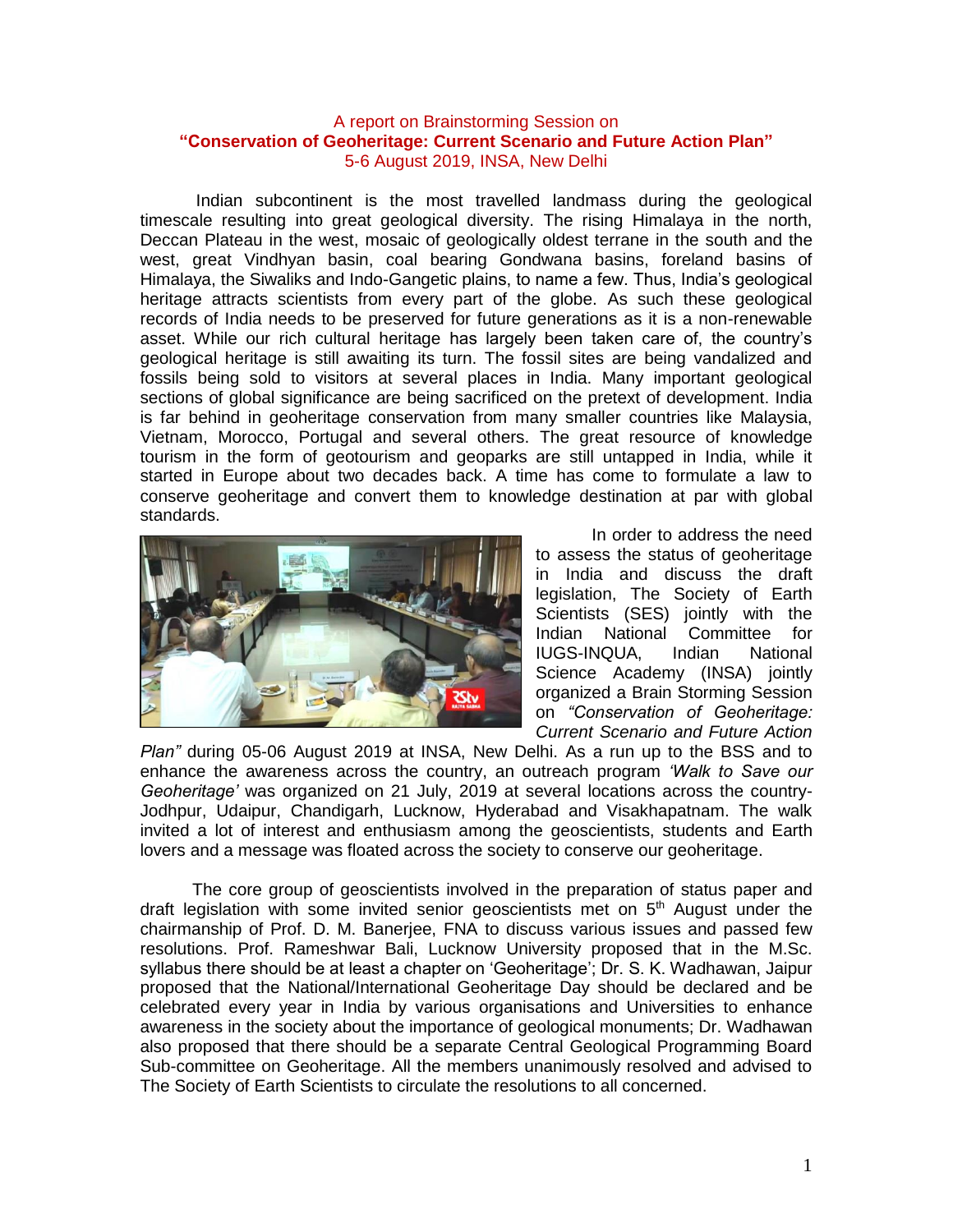The session on the second day was chaired by Dr. Rasik Ravindra, Chairman of SES and Secretary General of the 36<sup>th</sup> International Geological Congress who welcomed all the delegates specially officers of Geological Survey of India, UNESCO and Vigyan Prasar. Dr. Dhiraj Mohan Banerjee, FNA welcomed the delegates on behalf of INSA and emphasized the



need to attract the attention of policy makers toward the implementation of legislation to conserve our geoheritage. The technical session was started with a presentation by Dr. Satish C. Tripathi, General Secretary, SES on the topic *"Geoheritage and Geoparks: Indian and International Scenario"*. Dr. Tripathi elaborated upon the current status of geoheritage protection in the country and the international scenario on UNESCO geoparks as well as other geopark networks across the globe. He emphasized that in the fast development scenario, important geosites are being vandalized because of lack of awareness and absence of any proper legislation. Many fossil sites were unscrupulously destroyed and fossils were sold for petty gains. Participants highlighted the need to educate the society about the importance of these sections and that these are non-renewable assets and can not be restored.

Ms. Bidisha Bayan, Research Scholar at Central University of Karnataka, and an ardent geoheritage conservationist elaborated upon the outreach event *"Geoheritage Walk"* organized by SES in collaboration with different organizations. Dr. Pushpendra Singh Ranawat, former Professor of Geology at MLS University, Udaipur, and a promoter of Zawar geoheritage site of Rajasthan proposed two case studies on Zawar and Ramgarh impact sites which are most suited to be declared as Global Geopark as they are meeting all norms as per the international standard. Zawar lead-zinc mining areas are filled with the evidences of more than 2500 old record of ancient metallurgy, one of the oldest in the world.

Dr. Manjit Kumar Mazumdar, Guwahati, outlined the provisions listed in a draft legislation entitled *"The Geoheritage (Conservation and Promotion) Bill (draft), 2019"*. Dr. Mazumdar while stressing upon the need for a specific Indian legislation also highlighted upon key aspects of various legal provisions that are currently being enforced in twentyfour countries across the globe as well as their relevance in the Indian context.



 Mr. Guy Broucke, Program Specialist in Natural Sciences, of UNESCO, New Delhi and Dr. Chitiz Joshi, Assistant Technical Officer, of UNESCO Category 2 Centre (C2C) on World Natural Heritage Management and Training for Asia and the Pacific Region, Dehradun, explained the UNESCO view

points and also emphasized that the geosites should be conserved and there is need to establish Geoparks. Mr. M. Chandra Das, Deputy Director General, GSI, Delhi, Prof. G.V.R. Prasad, University of Delhi, Prof. Arundeep Ahluwalia, former professor at Punjab University and Mr. Rajendra Kondapalli, non-fiction film producer and director also participated in the brainstorming session along with others, by advancing their